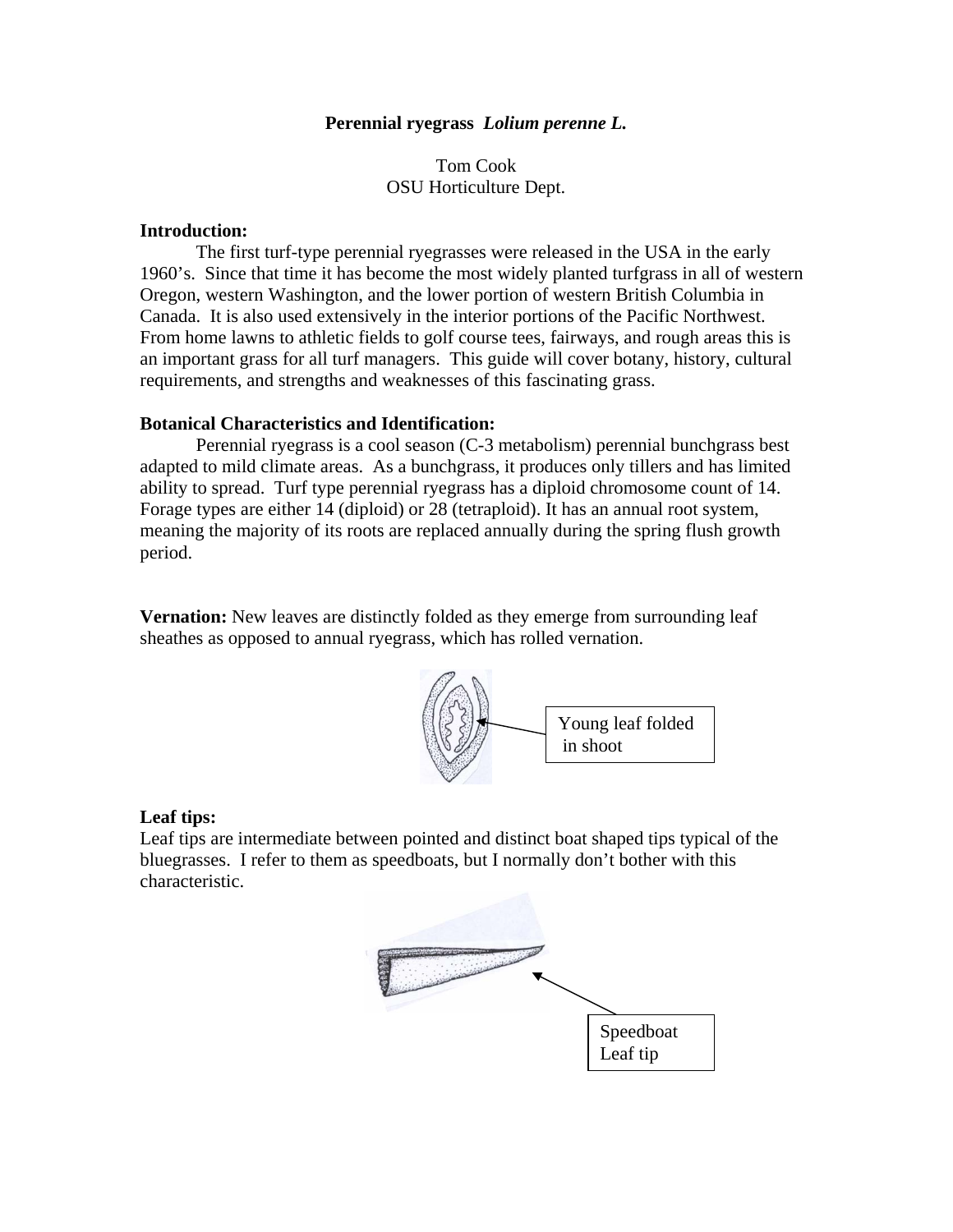# **Leaf morphology:**

The upper surface (adaxial) is distinctly ridged. These can be seen easily with the naked eye. The underside (abaxial) is smooth and very glossy. It has a distinct arching keel down the center of the leaf. *Leaf morphology is the best single ID characteristic.* 



# **Ligule:**

The ligule is generally small, membranous and somewhat pointed at its apex. I rarely pay much attention to this feature.



# **Auricles:**

Auricles are the little arm like projections that are attached at the juncture of the blade and sheath. They are best observed on large plants. On perennial ryegrass they tend to be straight and distinctly pointed but may be clasping. As mowing heights decrease they become smaller and less well developed, often disappearing completely.

# **Other:**

Most perennial ryegrasses have red coloration at the base of leaf sheathes. It normally extends upward  $\frac{1}{4}$  to  $\frac{1}{3}$  the length of the sheath.

# **History:**

Perennial ryegrass has been used for animal forage for over 300 years. In the USA it was first touted as a turfgrass around 1961 when the Oregon AES released 'Linn'. Linn is rank growing, has poor mowing quality, forms a relatively thin turf, and basically has all of the bad qualities we associate with perennial ryegrass. In 1962 Northrup King &Company out of Minnesota released 'NK 100'. It was an improvement over Linn but still had poor mowing quality. At this point perennial ryegrass had poor tolerance to heat and cold, poor mowing quality, and a high nitrogen fertility requirement. It was also very easy to establish due to rapid germination and development. Its first big turf market became the south where it was used for winter overseeding in place of annual ryegrass which was the historical standard.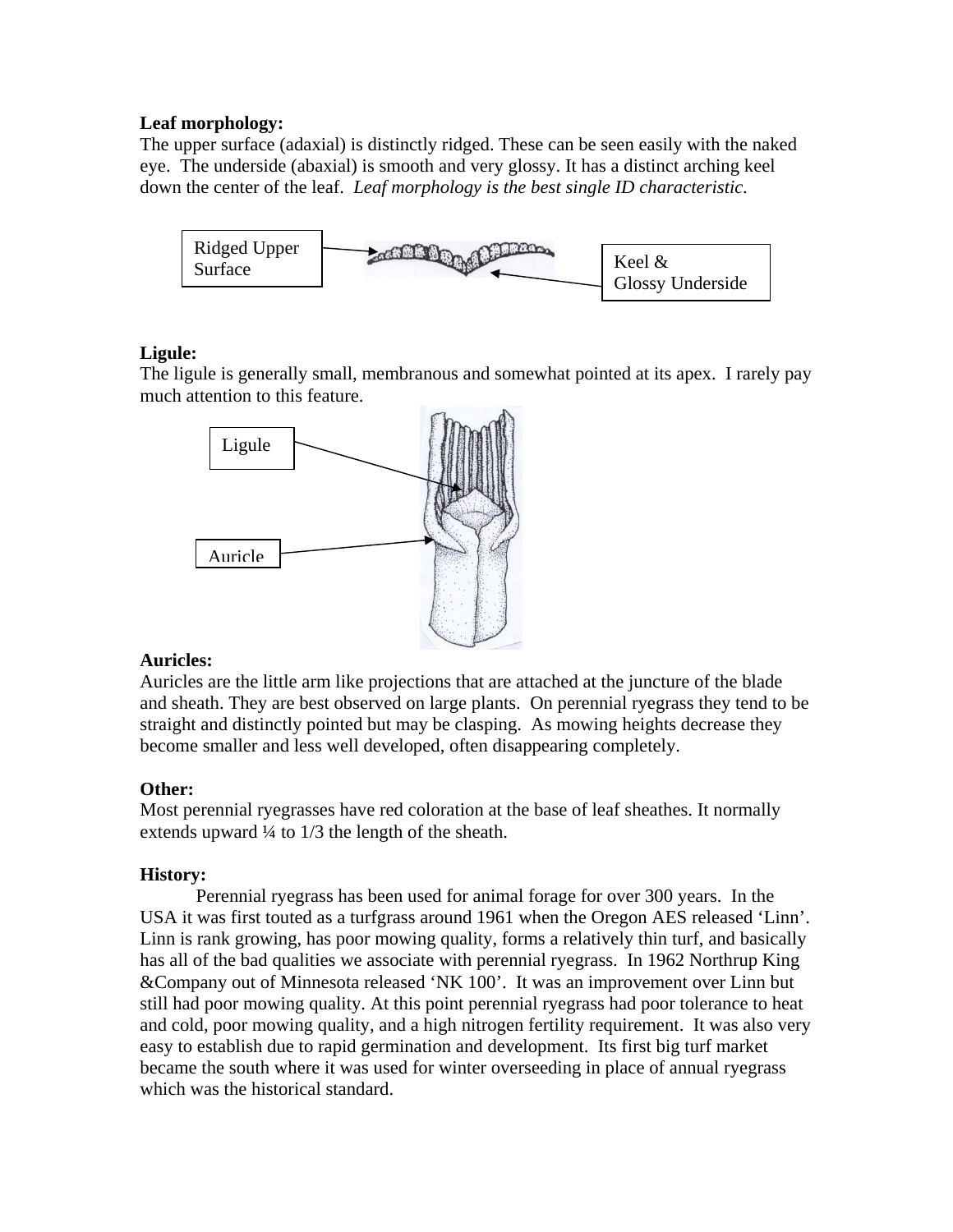By the mid 1960's breeders were hard at work trying to improve ryegrass. In 1967 Manhattan perennial ryegrass was released by the New Jersey AES and became the first truly improved perennial ryegrass. In 1970, 'Pennfine' was released by Penn State University and the race was on to develop more and better perennial ryegrasses. The center of the breeding world was at Rutgers University under the direction of Dr. Reed Funk. Pioneer improved types included 'Derby', 'Fiesta', 'Blazer', 'Citation', and 'Omega' among many others. In general, early breeding efforts were aimed at producing finer textured darker green grasses with better mowing qualities. Improvements were also being made in selecting for types that did not become stemmy in spring during the flower period. From a production standpoint breeding focused on developing resistance to stem rust, which could be devastating to yields.

 As ryegrass became more important for turf in both the southern overseeding and the northern permanent turf markets, private seed companies developed large scale breeding programs and in concert with Rutgers began to develop a virtual flood of new ryegrass cultivars. Heat tolerance and resistance to major diseases such as Rhizoctonia and Pythium continued to be emphasized in most breeding programs. This led to development of second and third generation improvements in some of the standard cultivars and introduction of many new names.

 Starting in the 1980's breeders became aware of new avenues to improve ryegrass. Based on research out of Australia, endophytic fungi could be bred into ryegrasses and confer resistance to many common insect pests including sod webworm, billbugs, and chinch bugs. Now many new and old cultivars contain high levels of endophytes. An added benefit of endophytic fungi is enhanced performance in high stress environments.

 The latest challenge to ryegrass has been Grey leafspot disease, which has threatened use of ryegrass in areas with high summer stress including heat and humidity. This may well start the next round of breeding to develop resistance to this disease.

#### **Performance in the Pacific Northwest:**

 In climates west of the Cascade Mountains throughout the PNW ryegrass has been widely used since it was first introduced. It is the dominant grass planted for lawns, sod production, and athletic fields. It has been used extensively for golf courses everywhere except on greens. It is now rare to find a mixture of grass seed that does not have perennial ryegrass in it. Use in areas east of the mountains has also increased dramatically even though potential loss from cold winters is still a concern. So what are the performance characteristics of ryegrass in our part of the world?

#### **Mowing:**

Top cultivars today tolerate mowing from as low as 5/8" to 2.5". Ryegrass is at its best at heights between 1" and 2" where it provides optimum density and turf quality. Ryegrass struggles to stay dense and competitive at fairway heights and is rapidly replaced by *Poa annua, Poa trivialis, and Agrostis sp.* when mowed below 5/8". At low mowing heights it essentially forms a temporary turf.

Though still more difficult to mow than most other grasses, the commercially available cultivars today cut cleanly with well adjusted reel mowers and even with sharp rotary mowers. Spring stemminess is rarely a problem with currently used cultivars.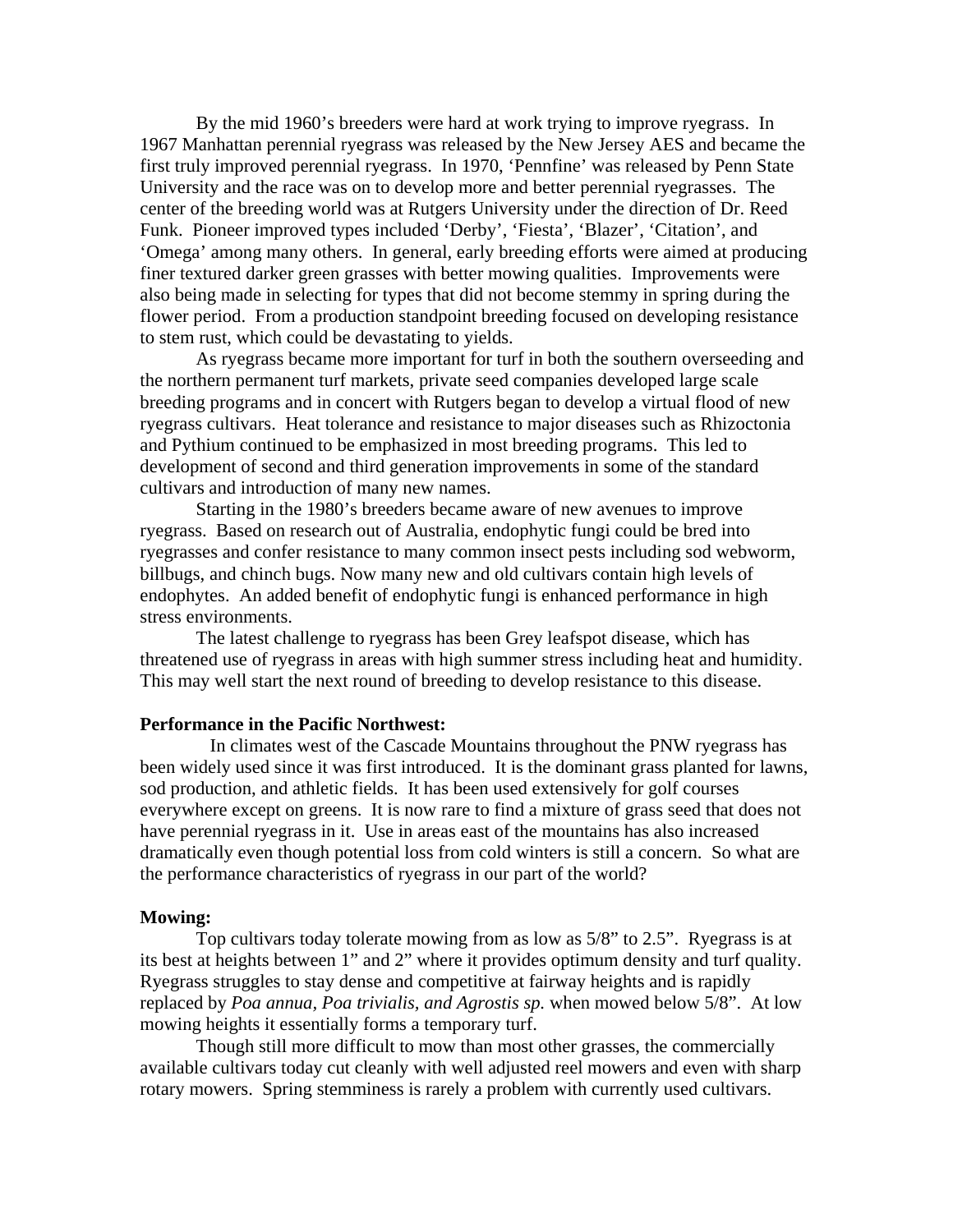## **Fertility:**

In spite of all the breeding work, ryegrass still requires relatively more nitrogen than most other grasses. This can be challenging because ryegrass is also very responsive to nitrogen and high rates of fertilizer push excess growth. Under inadequate N, ryegrass is susceptible to several diseases which cause thinning, leaving it prone to encroachment from other grasses and moss. Developing a ryegrass with better performance under low fertility should be a higher priority in breeding programs. Realistically, dense green ryegrass turf requires somewhere between 4-8 lb N/1000 sq ft per year throughout much of the PNW.

## **Irrigation:**

Ryegrass has good drought tolerance under regular irrigation, meaning it can perform well with one to three irrigations per week in most summers. When subjected to prolonged drought stress it will be one of the last grasses to go dormant and will recover rapidly once water is available again provided the drought period is not too long. Prolonged severe drought periods will cause death of a significant number of plants in a turf. The recovering plants then form patchy clumps and the turf will require overseeding to regain uniformity.

#### **Thatch:**

Ryegrass still produces the least amount of thatch of all commonly planted cool season turfgrasses. On soil it is rare to find enough thatch to require dethatching. Lack of thatch production may be related to its tendency to thin out during winter and the apparent affinity earthworms have for senescing ryegrass foliage. West of the Cascades earthworms can turn ryegrass turf into a muddy mess by the end of winter.

Ryegrass can produce significant thatch when grown on sand substrates. On athletic fields, thatch and senescing foliage are commonly ground into the surface by cleated traffic and combine to form an organic bog common on mature sand based turf.

#### **Diseases:**

In spite of breeders efforts, ryegrass still suffers from a host of nagging disease problems in the PNW. Under low fertility, essentially all cultivars are susceptible to red thread, pink patch and crown rust. Many cultivars also get brown blight. Ryegrass and red thread have almost become synonymous in our part of the world. Under high fertility ryegrass is quite susceptible to fusarium patch and leafspot. In areas prone to prolonged snow cover, pink and grey snowmold can both cause significant injury. The low fertility diseases can all be managed fairly well with timely applications of nitrogen based fertilizers. Snowmolds will generally require fungicides for control.

#### **Insects:**

Much has been made of the value of endophytic fungi in preventing damage from common insect pests. Since many ryegrasses have endophytic fungi bred into them, this could be of great benefit. Since we have few serious insect pests in the PNW, it is hard to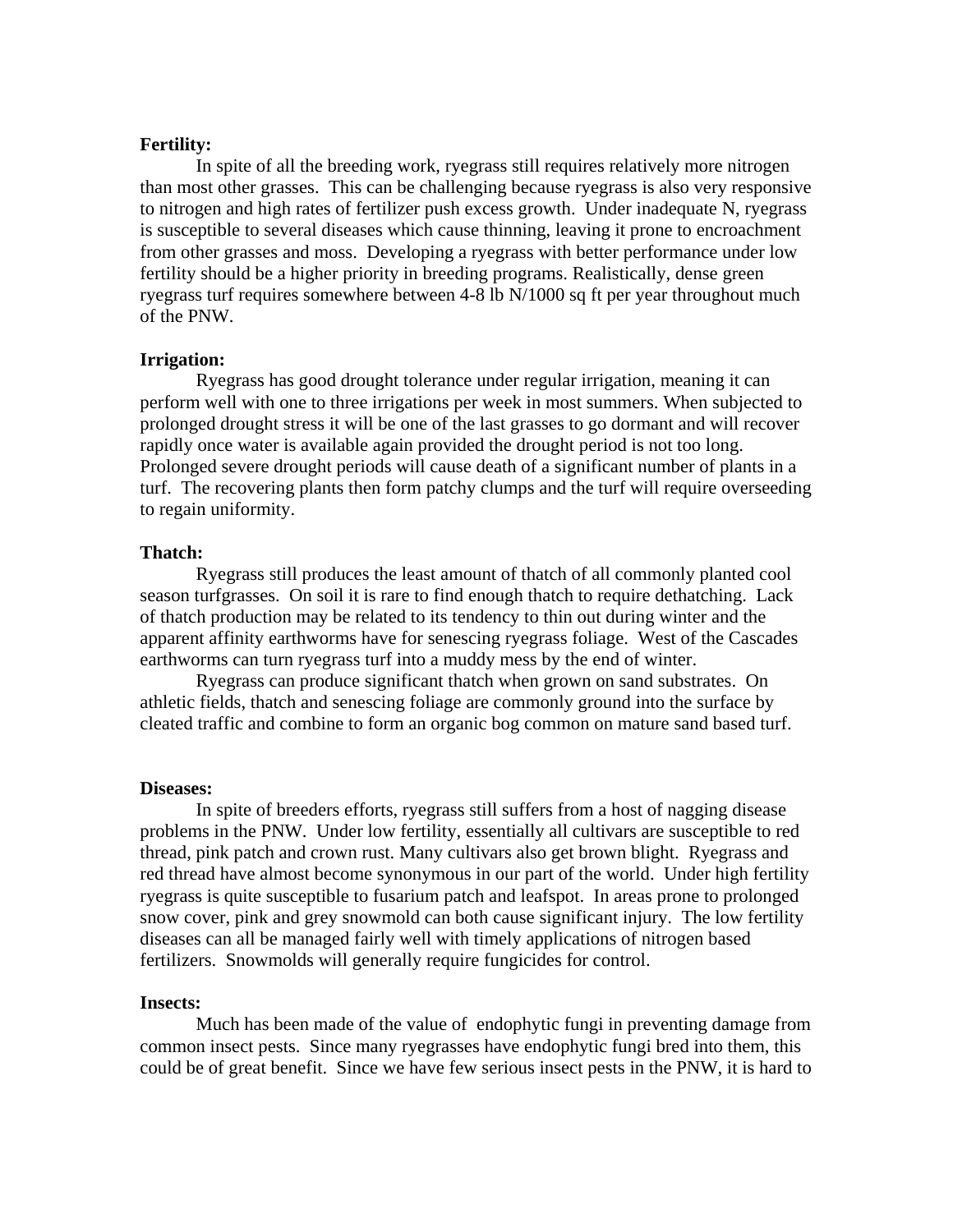say just how important endophytic fungi really are. There is no research that demonstrates that fungal endophytes are effective in controlling European cranefly.

#### **Cold Tolerance:**

 Many improved ryegrasses have better cold tolerance than early cultivars. It is hard to evaluate the significance of improved cold tolerance in the overall scheme of winter survival. Most damage to ryegrass in winter is the result of snowmold activity where snow cover is present or desiccation/freeze injury in exposed open areas. Newer cultivars are definitely hardier than the ryegrasses of old.

## **Shade tolerance:**

 Ryegrass has never been a great grass in shade. The best new cultivars are still thin and weak in heavy shade and tend to rapidly be replaced by *Poa trivialis, Poa annua,*  and *Agrostis sp.* Ryegrass stands in shade also are often severely infested with moss. Ryegrass has a place in shade culture as a nurse grass for other better adapted species and will provide quick cover in spring when turf is coming out of winter. It should never be relied upon for permanent turf in shade.

#### **Persistence:**

 With proper fertility and consistent maintenance ryegrass is fairly persistent but will always lose out to bentgrasses and *Poa trivialis* when they are present. We can do a fairly good job of controlling annual bluegrass invasion by using Prograss herbicide at the time of establishment and then each fall-winter. Since this is rarely done, ryegrass is basically a transition grass that is replaced in a few years by other better adapted grasses.

#### **Overall performance:**

 Ryegrass is a great utility grass that works well alone and in mixtures with other species. Its strong suit is still its rapid establishment capabilities, its ability to germinate in cool weather, its wear tolerance, and its attractive appearance when fertilized regularly. Breeders have consistently improved ryegrass as evidenced by its improved texture, mowing quality, cold tolerance, and slower vertical growth rate. Its biggest weaknesses remain in the form of high nitrogen requirement, poor shade performance, attractiveness to earthworms, and poor long-term competitiveness with other grasses. Because it is so easy to establish, it has been used in many situations where other grasses should have been planted. Look for slow but steady improvement in turf quality as new cultivars are developed in the future.